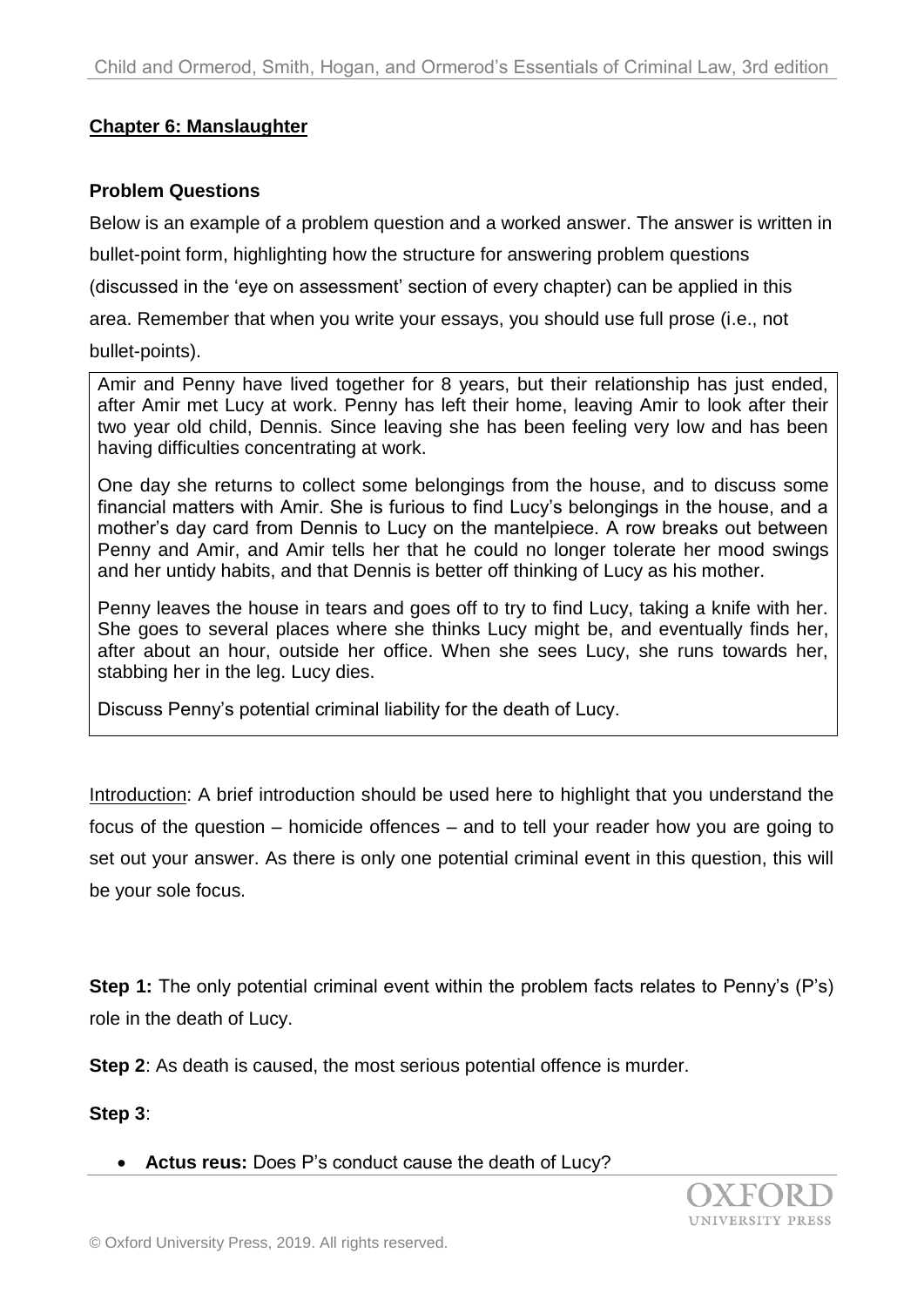- This seems quite clear on the facts, with death resulting from the stabbing.
- **Mens rea:** Does P stab Lucy with an intention to kill or to cause serious bodily harm?
- Although it is not clear that P intended to kill Lucy, it is likely that her intention to stab Lucy in the leg (in such a way that resulted in death) amounted to an intention to at least cause serious bodily harm.

# **Step 4**:

- There does not appear to be any relevant complete defences. P is not, for example, acting in self-defence.
- There may, however, be a case for one of the partial defences and so these should be discussed in full.
- Loss of control:
	- o Was there a loss of control in fact? This is far from clear on the facts. She is clearly very angry, and the current law does not require loss of control to be sudden and temporary, but her lengthy search for Lucy would be evidence towards a revenge attack rather than one where P lost control.
	- o Was there a qualifying trigger? Certain potential triggers should be disregarded, for example, any infidelity between Amir and Lucy and any minor issues such as Amir's complaints about untidiness. However, it is possible that a case could be made that P had a justifiable sense of being seriously wronged when Amir told her that their son should not think of her as his mother. The question is whether this statement was what caused her to lose control.
	- o Might a reasonable person have responded as P did? This is an open factual question, but also provides space for you to comment on some uncertainty within the law about which of P's characteristics can be taken into account here. For example, if her 'feeling very low' amounts to depression, can this be taken into account?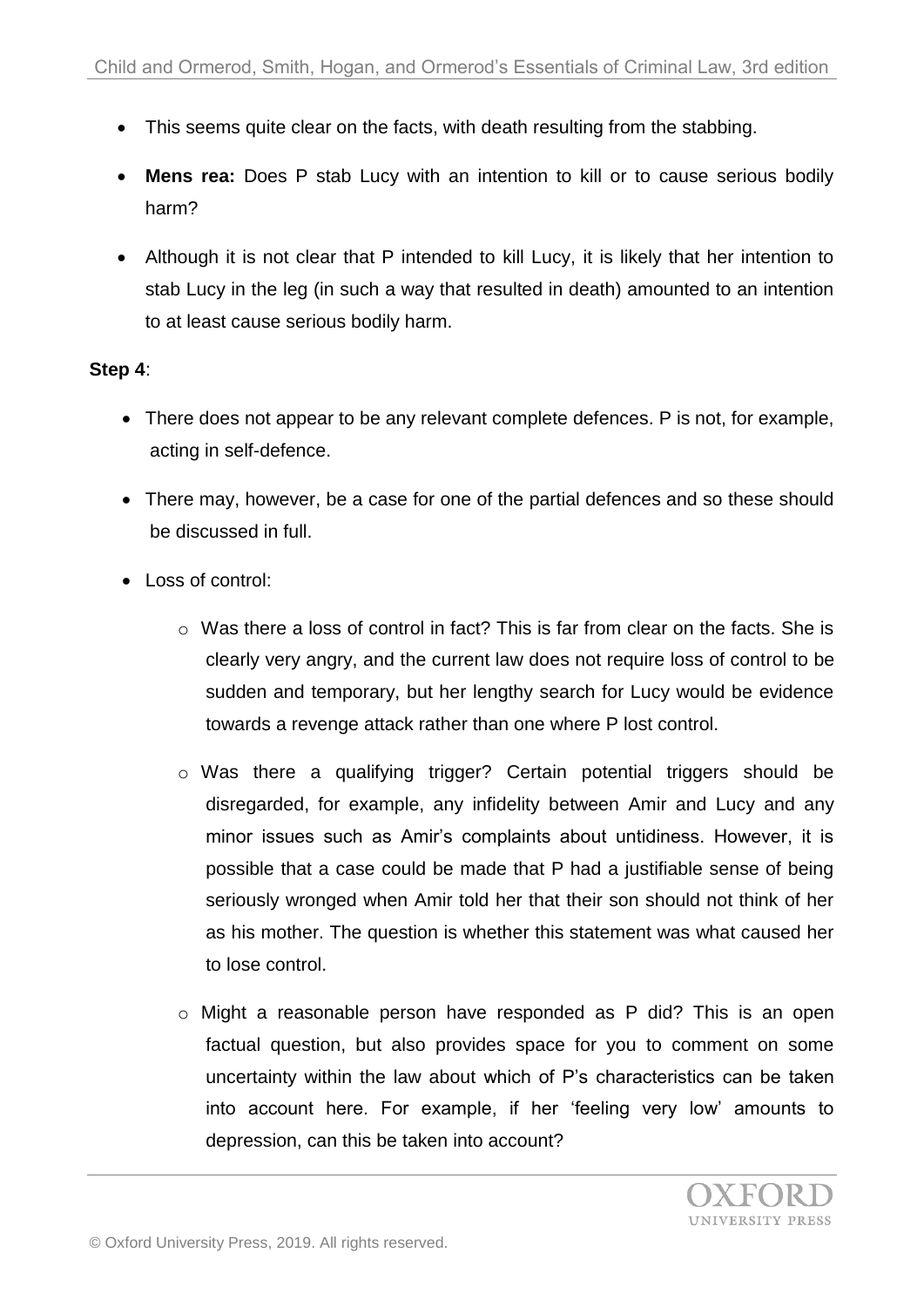Diminished responsibility: We only know that P has been feeling 'very low', but the possibility that this might amount to clinical depression should lead you to discuss (at least briefly) the possibility of a diminished responsibility defence.

**Step 5:** You can conclude here whether you think D is likely to be liable for murder (i.e., that neither partial defence will apply), or whether she is likely to be liable for manslaughter. Remember to highlight which element of the defences, if any, you think is lacking.

Conclusion: As you have just concluded in relation to the sole criminal event, it would not make sense to simply repeat yourself here. In this case, you may simply omit a general conclusion altogether, or you could take the opportunity to comment on the law that you have applied. For example, do you think that the outcome was clear, was fair? Remember that this is not the focus of the question and so any comments of this kind should be brief, but they can be useful to demonstrate wider knowledge.

# **Essay Questions**

There are several areas of interest for essay-type questions in relation to manslaughter. For example, the future structuring of homicide offences (Law Commission), the use of constructive liability, the role of partial defences in relation to abused women and more generally, emerging problems in relation to sexual infidelity and loss of control, and so on.

Below is an example of an essay-type question, and a bullet-point plan for a possible answer. This is for illustration purposes only. When writing an essay of this kind yourself, there will usually be alternatives ways you could structure your answer, alternative points of discussion that could be raised, and you would certainly be expected to write in full prose (ie, not in bullet-point form). The most important point to take from these plans is how they focus on identifying and discussing the debate within the question, not simply listing information about the relevant topic.

One of the reasons for replacing the partial defence of provocation with the partial defence of loss of control was to eliminate anger arising from a partner's sexual infidelity as a ground for reducing murder to manslaughter.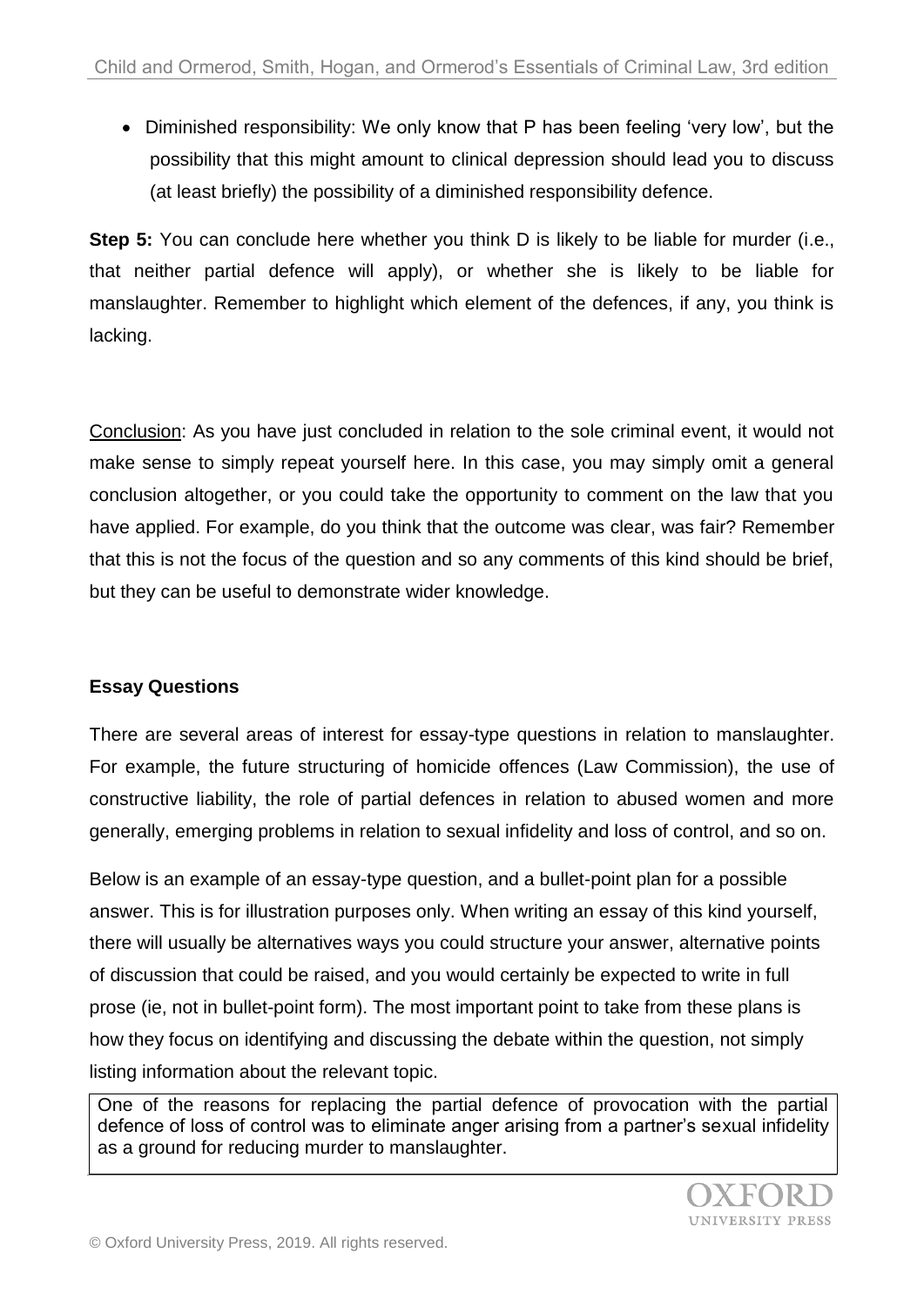# Does the loss of control partial defence succeed in this?

### **Introduction:**

- You introduction should make clear that you understand the focus of the debate within the question – that you are exploring the sexual infidelity exception and not simply telling your reader about loss of control.
- You should then say how you are going to structure your essay. For example, looking at how the reform has achieved its aims, and then how it has come up short.

# **Body of the essay:**

- As with all essays, you are looking for a structure that engages clearly with the debate within the essay title.
- This essay could be structured in a number of different ways. One possibility would be to explore the debate as it has changed over the short life of the Coroners and Justice Act 2009.
	- o The 2009 Act is clearly intended to exclude sexual infidelity as a qualifying trigger, and it seems (on plain reading of the statute) to do so. Section 54 requires a justifiable sense of being seriously wronged – this can reduce the chances of such anger qualifying. But more importantly, section 55(6)(c) explicitly disregards sexual infidelity.
	- o Despite these clear ambitions, however, there was early academic scepticism about how the law would be applied. This concern was proved accurate in the case of *Clinton*, where it was held that if sexual infidelity was mixed with other aspects/triggers then it would not be discounted. This decision, its rationale, and its merits, should be discussed in detail.
	- $\circ$  Post-Clinton it is now often said that sexual infidelity can be a qualifying trigger, and the exclusion has been undermined. However, this kind of absolute statement should be questioned. For example, we still have the